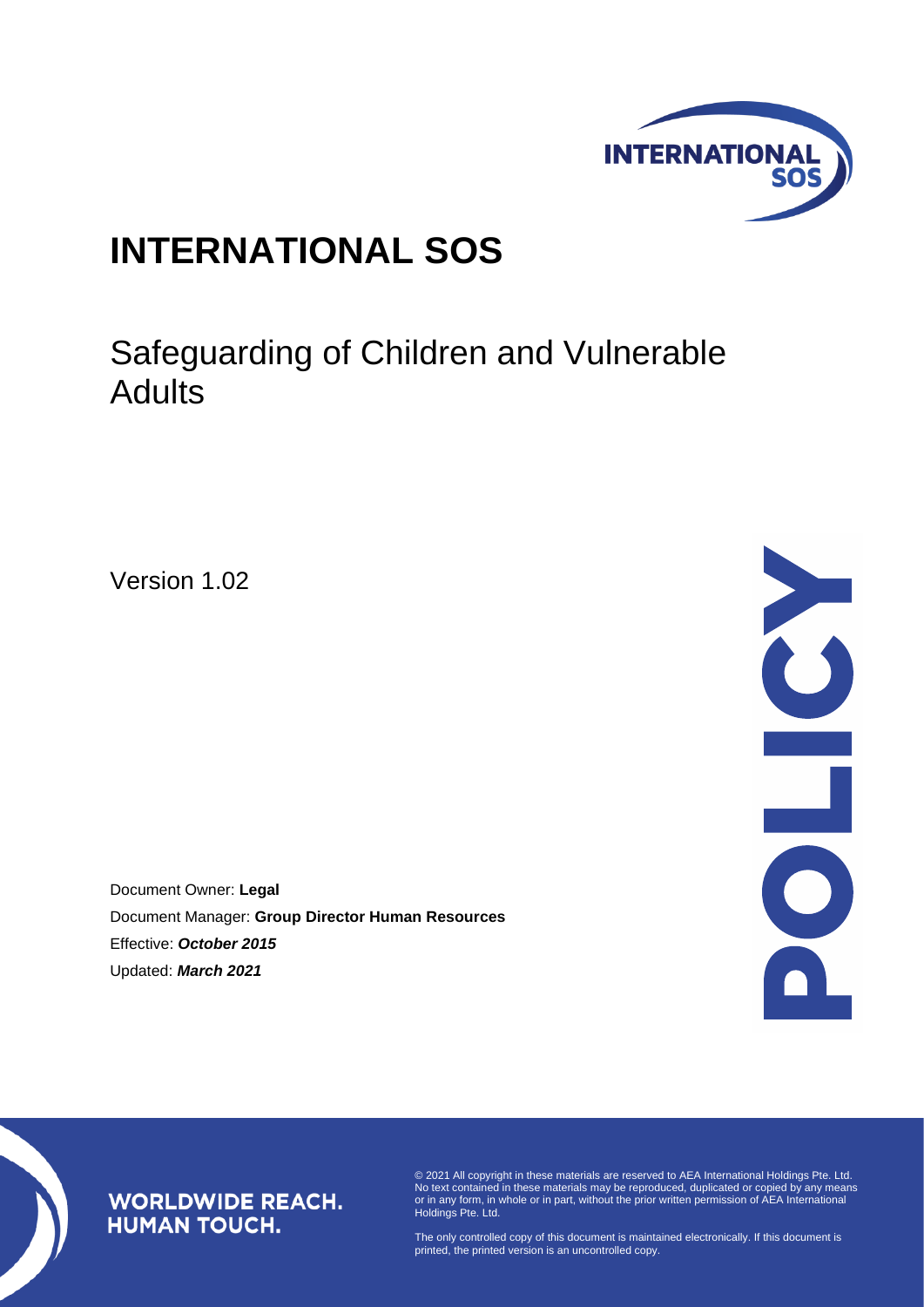

# **TABLE OF CONTENTS**

| 1.               |  |
|------------------|--|
|                  |  |
|                  |  |
|                  |  |
|                  |  |
| $\mathbf{2}$     |  |
|                  |  |
|                  |  |
|                  |  |
| 3.               |  |
|                  |  |
|                  |  |
| $\overline{4}$ . |  |

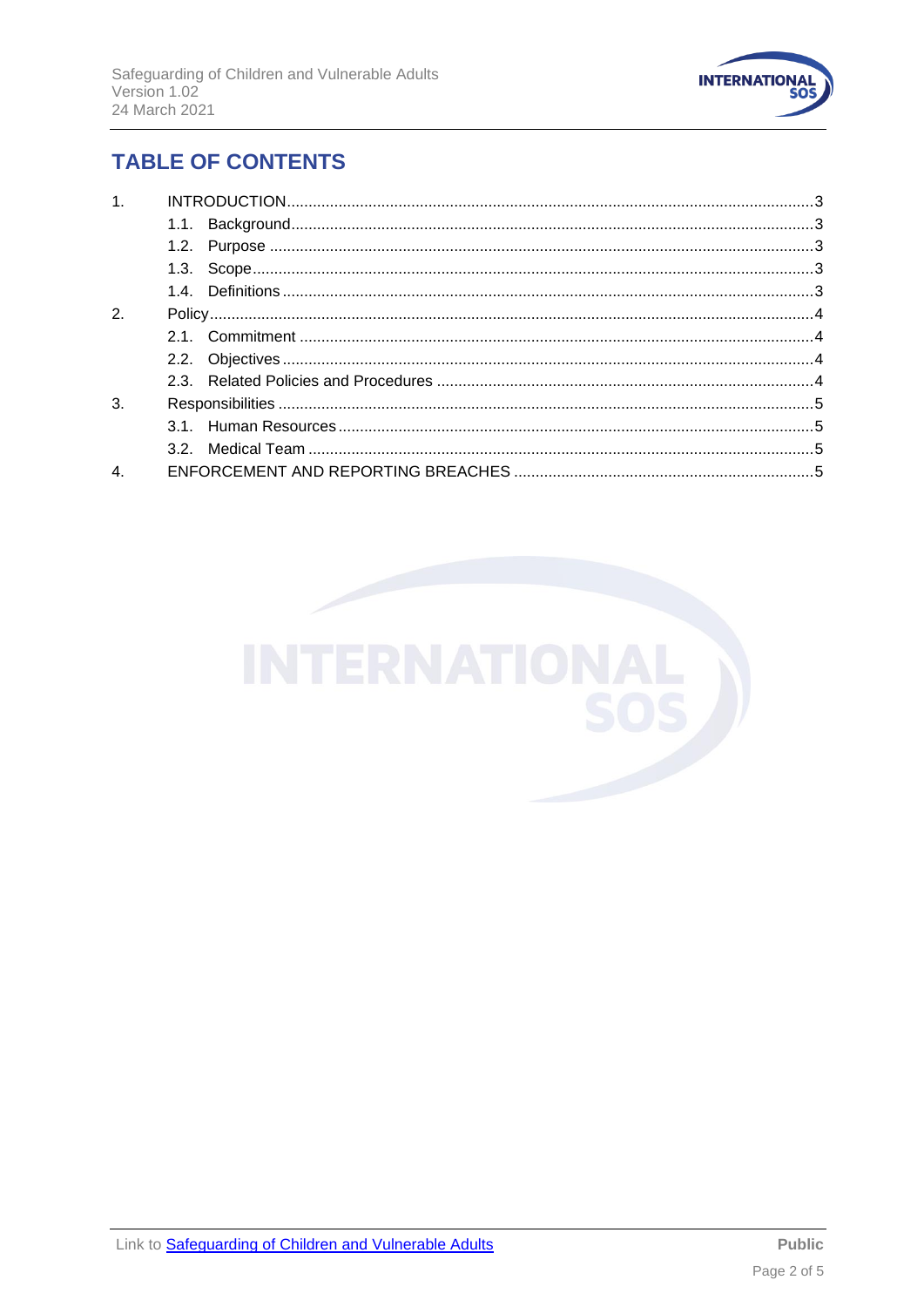

# <span id="page-2-0"></span>**1. INTRODUCTION**

## <span id="page-2-1"></span>**1.1. Background**

- 1.1.1. Safeguarding is a key priority that reflects both the focus on human rights and many countries' legislated requirement to have regard for the need to protect and promote the rights of people who use health services.
- 1.1.2. International SOS has a key role in safeguarding children and vulnerable adults within the context of delivering its services.

### <span id="page-2-2"></span>**1.2. Purpose**

1.2.1. The purpose of this Safeguarding Policy is to make a clear statement of intent and provide a framework for our responsibilities and legal duties in relation to children and vulnerable adults' welfare.

## <span id="page-2-3"></span>**1.3. Scope**

1.3.1. This policy applies to all staff working for the International SOS Group of Companies.

#### <span id="page-2-4"></span>**1.4. Definitions**

- 1.4.1. "**Safeguarding**" means protecting people's health, wellbeing and human rights, and enabling them to live free from harm, abuse and neglect. It is fundamental to creating high-quality health and social care. Those most in need are: children, young people and adults whose circumstances make them vulnerable.
- 1.4.2. "**Child**" means anyone who has not yet reached their 18th birthday. 'Children' refers to 'children and young people'. The fact that a child has become sixteen years of age and is living independently or is in further education, or is a member of the armed forces, or is in hospital, or in prison or a young offenders institution, does not change their status or their entitlement to protection.
- 1.4.3. "**Vulnerable Adult**" means a person who is, or may be in need of additional care by reason of mental or other disability, age or illness; and who is or may be unable to take care of him or herself against significant harm or exploitation.
- 1.4.4. "**Abuse**" means a violation of an individual's human and civil rights by any other person or persons. Abuse can consist of a single act or repeated acts. It may be physical, verbal or psychological. It may be an act of neglect or an omission to act, or it may occur when a vulnerable person is persuaded to enter into a financial or sexual transaction to which he or she has not consented and cannot consent.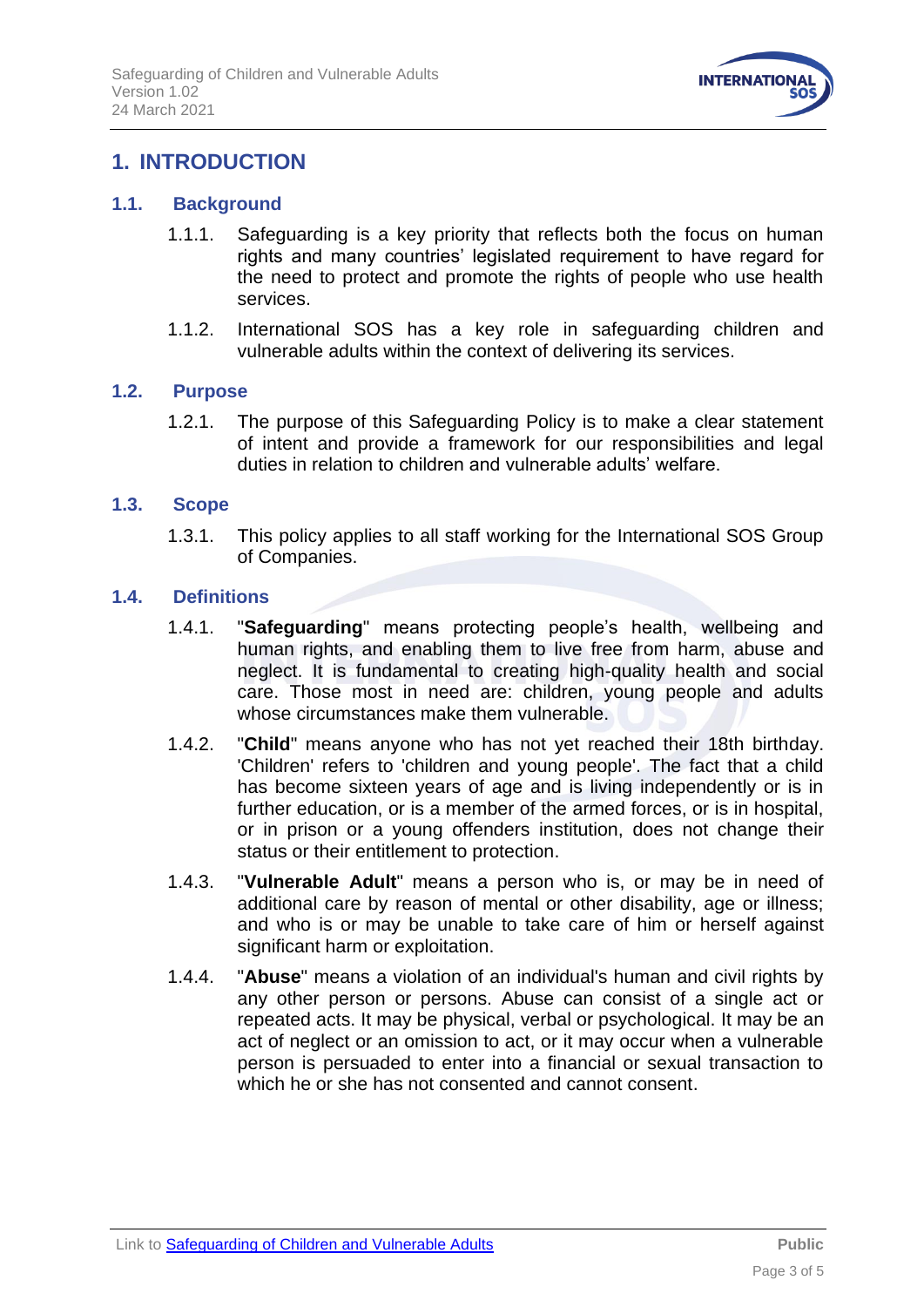

# <span id="page-3-0"></span>**2. Policy**

# <span id="page-3-1"></span>**2.1. Commitment**

- 2.1.1. International SOS recognises that all children and vulnerable adults have a right to be protected and that staff have a responsibility to protect them from harm or abuse when delivering our services.
- 2.1.2. International SOS takes every reasonable step to ensure that children, young people and vulnerable adults are protected where our staff and associates are involved in the delivery of our services. All suspicions and allegations of abuse are taken seriously and responded to swiftly and appropriately.
- 2.1.3. International SOS enable all our staff and those who work with us to make informed and confident decisions regarding Safeguarding. We expect all staff to have read, understood and to adhere to this policy and related procedures.

# <span id="page-3-2"></span>**2.2. Objectives**

- 2.2.1. International SOS aims to:
	- (a) have senior managers who are committed to the wellbeing and safety of children and vulnerable adults
	- (b) be clear about staff responsibilities to safeguard and promote the welfare of children and vulnerable adults while delivering International SOS services
	- (c) have procedures for escalating adverse incidents including those relating to Safeguarding

# <span id="page-3-3"></span>**2.3. Related Policies and Procedures**

### **2.3.1. Recruitment**

(a) Recruitment procedures ensure that all staff are appropriately hired and credentialed.

### **2.3.2. Escalation**

(a) There are formal escalation procedures for escalating any incidents to the relevant manager.

### **2.3.3. Disciplinary**

(a) In the event of an allegation of abuse against staff, International SOS disciplinary procedures are followed, in conjunction with the relevant local authorities if required.

# **2.3.4. Consent**

(a) Relevant Staff is aware of the procedure for obtaining informed consent from the appropriate parent/guardian of a child or vulnerable adult where appropriate.

### **2.3.5. Local Laws**

(a) International SOS managers understand and comply with local statutory regulations regarding Safeguarding.